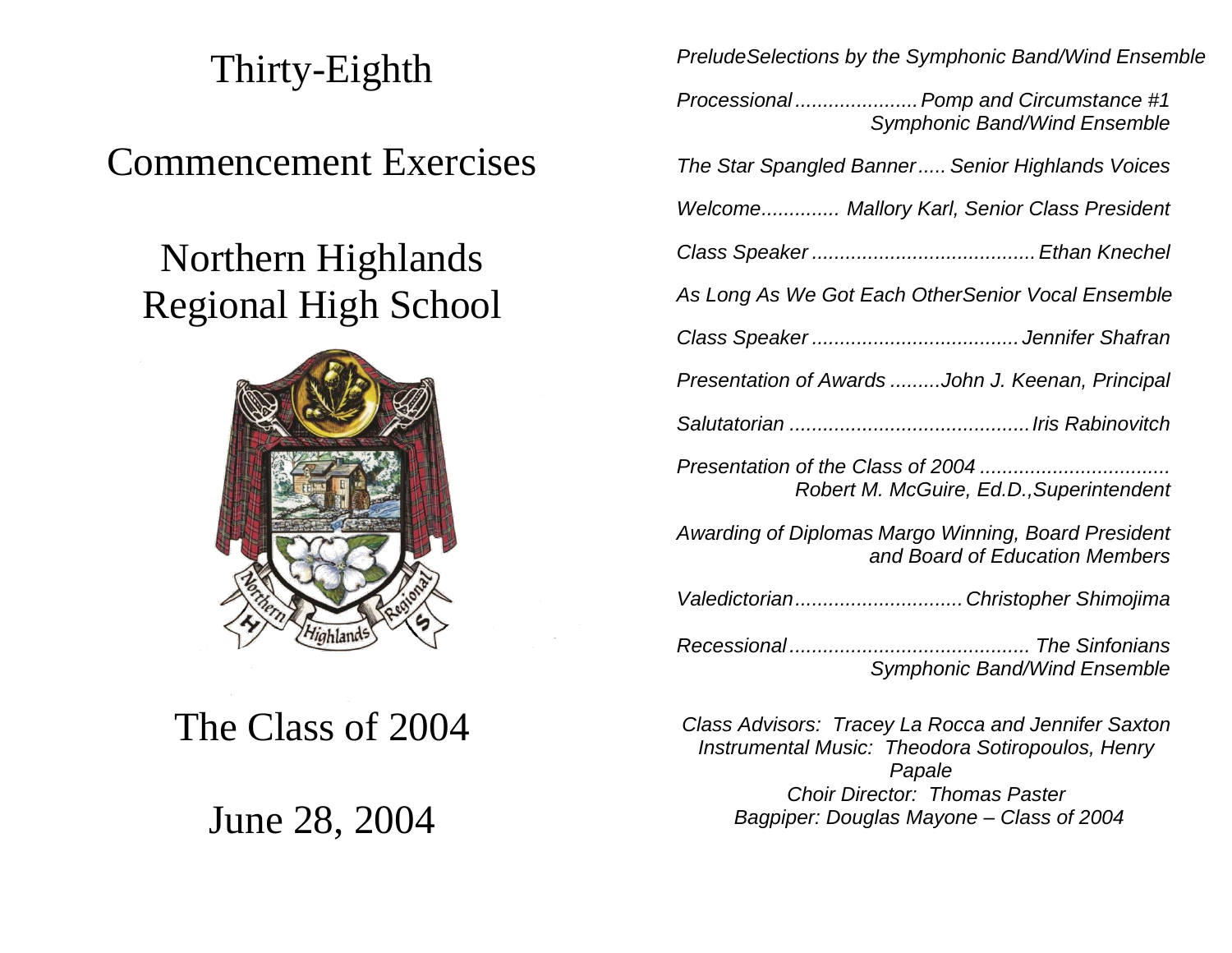### **Class of 2004 – Senior Awards**

|--|--|--|--|

**Northern Highlands Distinguished Service Award**................ Mallory Karl

**Principal's Award for Four Years of Perfect Attendance**

#### *The following awards were presented at our Senior Awards Ceremony on June 15, 2004.*

**Principal's Award** .................................Matthew Drew & Nicole De Matteo *Awarded by the Board of Education to two Seniors who demonstrates exemplary character, integrity, and commitment to both school and community life.*

**Art Award**.................................................................................... Amy Males *Awarded by the Board of Education for excellence in Art.*

**Business Education Award**.....................................................Timothy Blute *Awarded by the Board of Education for excellence in Business.*

**Lois Farese Marketing Award**............................................... Marie Palmeri *Awarded by the Board of Education for excellence in Marketing.*

**Jane Kedron French Award**................................................ Iris Rabinovitch *Awarded by the Board of Education for excellence in French.*

**Eleanor Keyser Spanish Award**........................................Zachary Pollinger *Awarded by the Board of Education for excellence in Spanish.*

**Latin Award** .......................................................................Terence Houlihan *Awarded by the Board of Education for excellence in Latin.*

**Science Award** .......................................................................Andrew Collins *Awarded by the Board of Education for excellence in Science.*

**Mathematics Award**..............................................................Brent Morowitz *Awarded by the Board of Education for excellence in Mathematics.*

**English Award**...........................................................Christopher Shimojima *Awarded by the Board of Education for excellence in English.*

**Social Studies Award** ..............................................................Frank Cervelli *Awarded by the Board of Education for excellence in Social Studies.*

**Health & Physical Education Award** .....................................John Lankelis *Awarded by the Board of Education for excellence in Health & Physical Education.*

**Fine Arts Award**......................................................................Julius Escalon *Awarded by the Board of Education for excellence in Fine Arts.*

**Technical Drawing Award** .........................................................Ryan Spaak *Awarded by the Board of Education for excellence in Technical Drawing.*

**Television Production Award** ............................................... Anders Nelson *Awarded by the Board of Education for excellence in Television Production.*

| Awarded by the Board of Education to two Seniors for excellence in Drama. |  |
|---------------------------------------------------------------------------|--|

**Contini Award**.........................................................................Julius Escalon *Awarded by the Board of Education to a male Senior who participated in varsity sports each season through the year, demonstrating skill, desire to win, outstanding sportsmanship, exemplary attitude, and team spirit.*

**Coaches' Award** .......................................................................Jason Ludwig

......................................................................................................Allison Ling

*Awarded by the Board of Education to a male and female Senior who participated in varsity athletics and best demonstrated the values endorsed by the Northern Highlands Coaching Staff: loyalty, commitment, and citizenship.*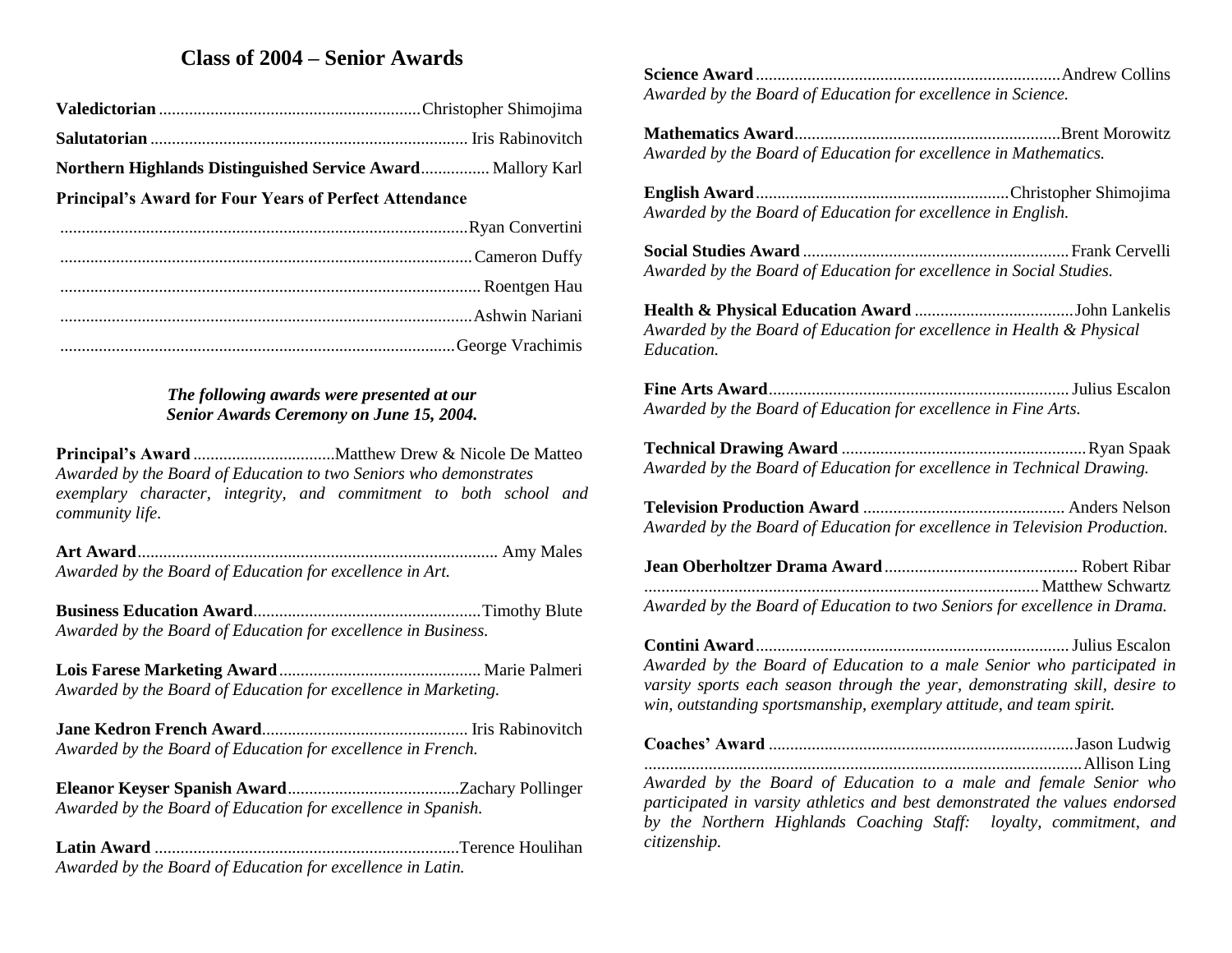#### **Family & Consumer Sciences Department Excellence Award**

...................................................................................................Diana Penque *Awarded by the Board of Education for excellence in Family and Consumer Sciences.*

**John Philip Sousa Award** ....................................................... Evan Kempey *Awarded by the Board of Education for outstanding musicianship, citizenship, leadership, and dedication to the instrumental music program.* 

**Sheila Taylor Vocal Music Award**...................................Timothy Flateman *Awarded by the Board of Education for outstanding musicianship, citizenship, leadership, and dedication to the music program.*

**National School Choral Award**........................................ Elizabeth Atwater *Awarded by the Board of Education for outstanding musicianship, participation, dedication, and leadership demonstrated throughout the year by thought, word, and deed.*

**Louis Armstrong Jazz Award**..............................................Stephen Milone *Awarded by the Board of Education for outstanding Jazz musicianship.*

**Journalism Award** ............................................................................Ali Qari *Awarded by the Board of Education for excellence in Journalism.*

**Wood Technology Award**........................................................Roberto Celis *Awarded by the Board of Education for craftsmanship in Wood Technology.*

**Student Council Highlander Award**........................................ Mallory Karl ................................................................................................Andrew Collins *Awarded by the Student Council to a male and female Senior who have displayed exemplary service to their school, community, and fellow students.*

#### **Northern Highlands Home & School Citizenship Award**

.......................................................................................Danielle Mastrangelo ................................................................................................ Keith Hemmert

*Awarded by the Home & School Association to a male and female Senior who best exemplify good citizenship through integrity, devotion to duty, and unselfish service to others.*

| Parents' Network Leadership Award Laura McDowell |  |
|--------------------------------------------------|--|
|                                                  |  |

*Awarded by the Parents' Network to two Seniors who demonstrated commitment and dedication to the development of alternative activities and peer education, as well as contributions to the well-being and betterment of Northern Highlands students.*

**Jean Phillipe Rameau Award for Music Theory**...............Jeanette Aufiero *Awarded to the senior for outstanding work in Music Theory. (Jean Phillipe Rameau was the 1st musician to codify and present the principles of Music Theory in book form; he is therefore, considered the "Father of Music Theory.")*

**Music and Performing Arts Association Scholarship**... Matthew Schwartz ..................................................................................................... Robert Ribar

*Awarded to two Seniors for proven commitment to Music and Performing Arts at Northern Highlands.*

#### **Woman's Club of Upper Saddle River Award**............................................

*.*

*Awarded by the Woman's Club of Upper Saddle River to a Senior who demonstrated overall academic excellence.*

**Gerry Repole Award**.............................................................. Meghan Keller *Awarded by Maria and William Repole in memory of their mother, Gerry, and Michael Repole in memory of his wife, to a Senior who has shown dedication, patience, dependability, honesty, and creative abilities in the Performing Arts.*

#### **Saddle River Valley Lions Club Awards**

*Awarded by the Saddle River Valley Lions Club for excellence in:* 

**Upper Saddle River Historical Society Award....................... Regina Dizon** *Awarded by the Upper Saddle River Historical Society to a Senior for excellence in American History.*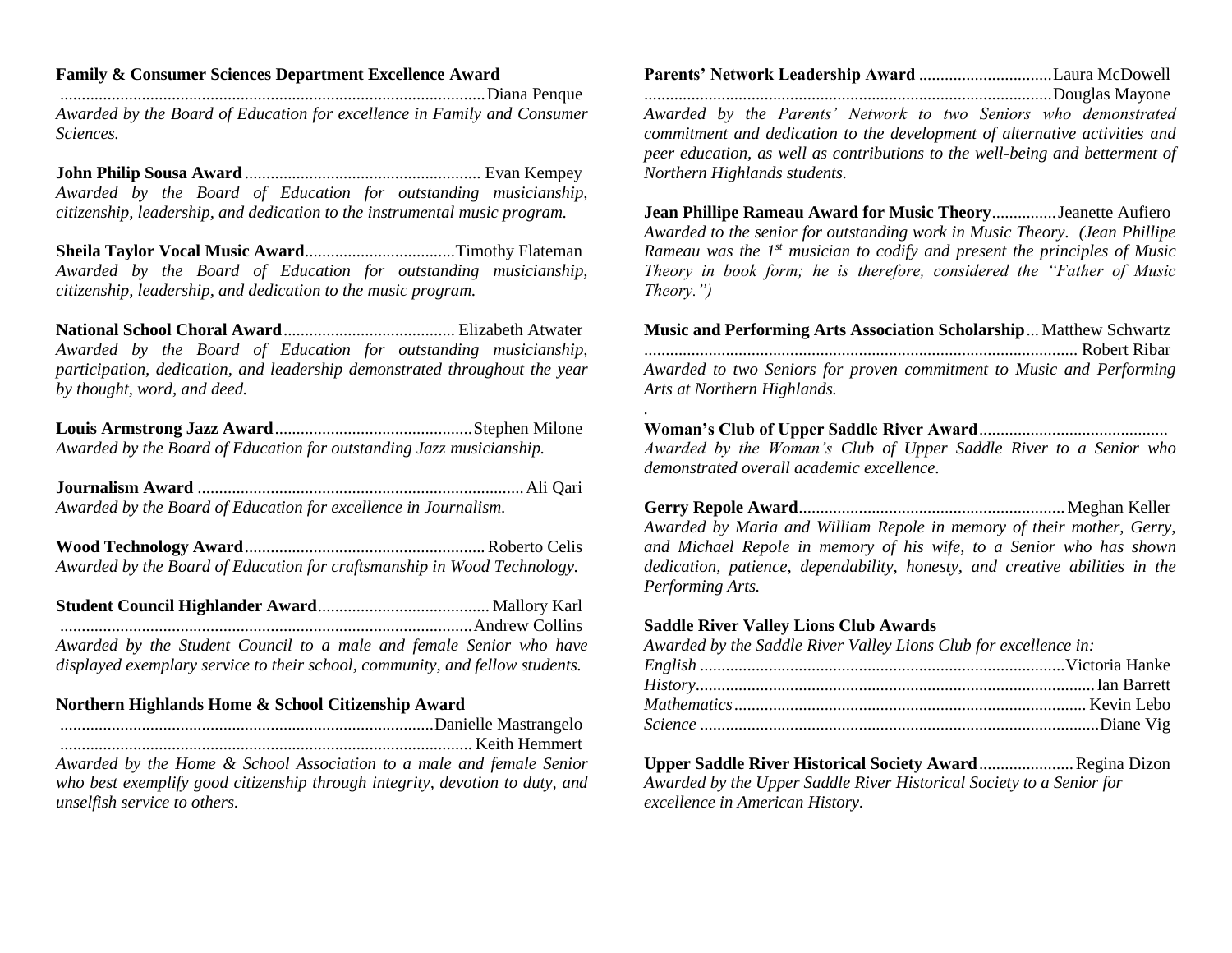#### **Town Journal Journalism Award** ................................... Elizabeth Atwater *Awarded by the Town Journal for excellence in Journalism.*

#### **Betty Jane D'Amore Awards**

| Awarded by the Woman's Club of Upper Saddle River for excellence in: |
|----------------------------------------------------------------------|
|                                                                      |
|                                                                      |

#### **Allendale Women's Club Computer Science Technology Award**

...................................................................................................Kyle Raschen

*Awarded by the Allendale Women's Club to a Senior for excellence in Computer Science Technology.*

**Strasser & Associates, P. C. Legal Award** .................................Mark Wien *Awarded by William Strasser to a Senior whose interests and actions have demonstrated a commitment to civic responsibility, and who wishes to pursue a career in law.*

**American Red Cross Award** .......................................... Kristy Sonnenberg *Awarded for outstanding contributions to the Red Cross in the area of public relations, communication and community service.*

#### **Ho-Ho-Kus Education Foundation Awards**

| Awarded by the Ho-Ho-Kus Education Foundation for excellence in: |  |
|------------------------------------------------------------------|--|
|                                                                  |  |
|                                                                  |  |
|                                                                  |  |
|                                                                  |  |
|                                                                  |  |

**Commerce Bank**....................................................................... Brittany Vida *Awarded by Commerce Bank to a Senior who has demonstrated academic excellence and wishes to pursue a college career in business studies.* 

**Dennis Rouse Teens for Life Scholarship** ........................ Danielle Cardone .........................................................................................Michael Mulanaphy

*Awarded by Teens for Life in honor of Dennis Rouse, a beloved Social Studies teacher at Northern Highlands, to a male and female Senior who have demonstrated, through word and deed, exceptional character, integrity, a love for life, and consideration for others.*

| Christian Alecci |  |
|------------------|--|

*Awarded by Project Lovematch to those Seniors who has shown commitment, compassion, sensitivity and outstanding contributions as volunteers to the program, which teaches recreational tennis to children, teenagers, and young adults with developmental disabilities.* 

**Dick Meighan Memorial Scholarship** ................................... Brandon Bach .................................................................................................... Brittany Vida *In memory of Dick Meighan, an Upper Saddle River resident, this community service scholarship is offered to a graduating senior from Upper Saddle River, Allendale, HoHoKus or Saddle River who will attend an accredited two or four year college. This scholarship will be awarded to a student in good academic standing who has gone the "extra mile" helping others.*

#### **Community Parent/Teacher Awards**

*Each of our four Parent/Teacher Organizations sponsor an award for one of their past students who have demonstrated, through word and deed, commitment to both their school and community.*

**Elk National Scholar Award** ..............................................Taryn Trumbetti *Awarded for outstanding achievement in the areas of academics, athletics and community service. Only 21 students in the State were honored.*

| Awarded by the New Jersey State Interscholastic Athletic Association to a     |  |
|-------------------------------------------------------------------------------|--|
| male and female Senior who have earned a minimum of two varsity letters       |  |
| and ranked academically in the top $10\%$ of their class and provided service |  |
| within the school and community.                                              |  |

**New Jersey Outstanding Scholar Athlete Award**..............Taryn Trumbetti *Awarded by the New Jersey State Interscholastic Athletic Association to a Senior athlete based on academic achievement along with school and community citizenship.*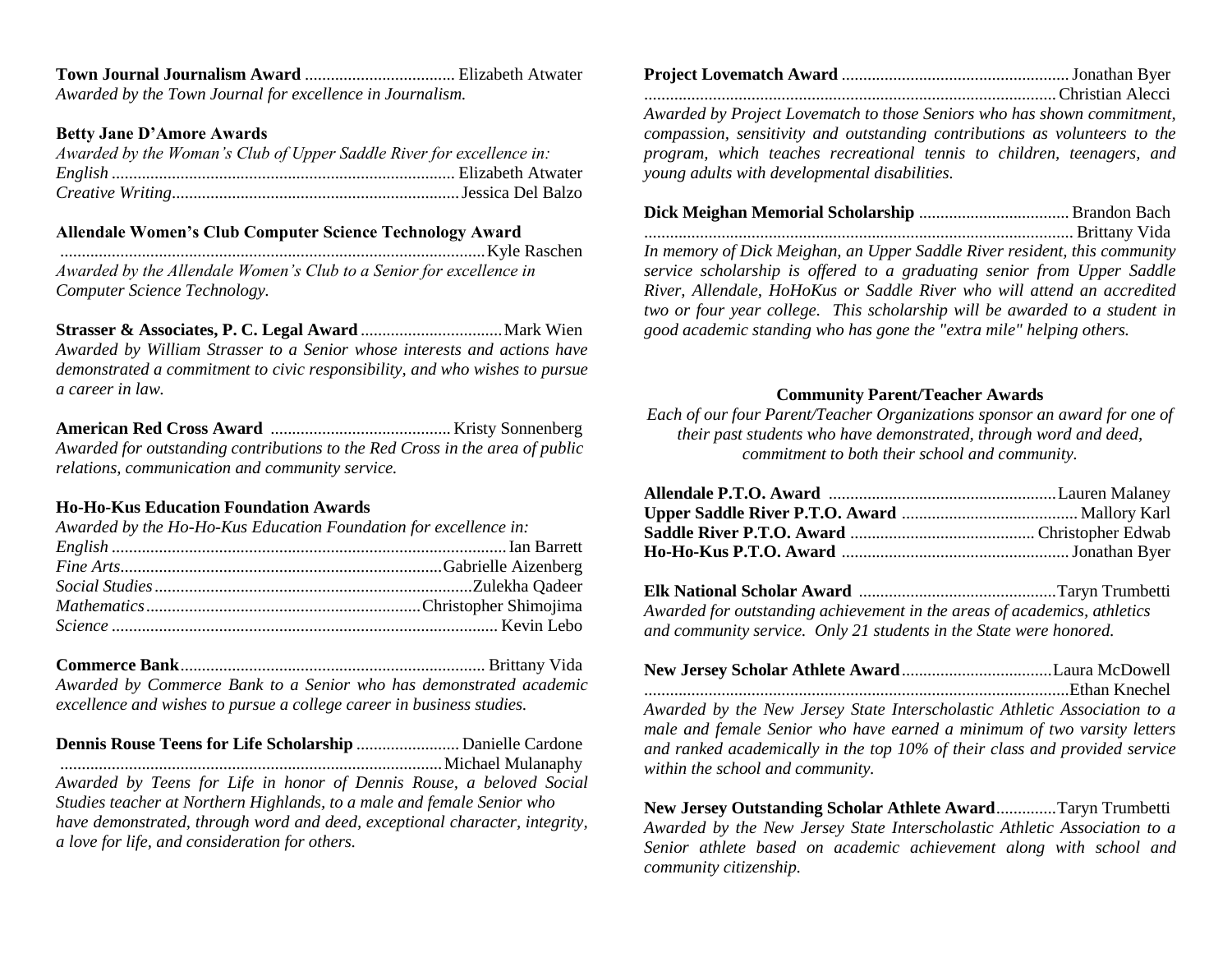**Bergen County Coaches' Outstanding Athlete Award**.......Kenneth Fetzer *Awarded by the Bergen County Coaches' Association to the male Senior athlete who best represents the many qualities that Northern Highlands athletes should possess.*

**Bergen County Coaches' 10-Sport Season Award**................Roberto Celis ..................................................................................................Julius Escalon *Awarded by the Bergen County Coaches' Association to male Senior athletes who have participated in at least ten sport seasons over four years and have demonstrated excellence both on and off the field.*

#### **Bergen County Women Coaches' Association Award**

...........................................................................................Catherine Marshall *Awarded by the Bergen County Women Coaches' Association to a female Senior athlete who best represents the many qualities that Northern Highlands athletes should possess.*

**Distinguished Athlete Award** ..................................................John Lankelis *Awarded by the United States Marine Corps to a Senior for displaying courage, poise, self-confidence, and leadership as a high school athlete.*

**Robb Councilor, Sr. (Kahuna) Scholarship Award**............. Brandon Bach *Awarded by the Upper Saddle River/Allendale Jr. Football Association to a Senior who participated in the Upper Saddle River/ Allendale Junior Football/Cheerleading Association, and continued his/her participation at Northern Highlands.*

**U.S. Army Reserve National Scholar Athlete Award** .......Andrew Webber ..................................................................................................Jessica Grauso *Awarded by the United States Army Reserve to a male and female Senior who have demonstrated excellence in the classroom and on the athletic field.*

*Awarded by the Edward N. Fitzpatrick Scholarship Committee in memory of Ed Fitzpatrick to a male and female Senior who have demonstrated the characteristics of unselfishness, a generosity of spirit, and a dedication to the "success of the team" while participating in athletics at Northern Highlands.*

#### **Herb Cohen Sports' Association Scholastic Achievement Award**

................................................................................................... Michael Wess ............................................................................................Kimberly Germain *Awarded by the Sports' Association to a male and female Senior who have lettered twice in their high school career, at least once as a Senior, attained a 3.0 average over their high school career, and committed to attend an accredited two or four year college. The recipients must have displayed, both on and off the field, a positive attitude, leadership ability, and served as a role model, as well as written an essay on a topic selected by the Sports' Association.*

**New Jersey State Interscholastic Athletic Association National Women in Sports Award** .................................................................. Rachel Rothman *Awarded by the N.J. State Interscholastic Athletic Association to an outstanding female student athlete in recognition of National Women In Sports Day.*

**A. John Uhlmann Scholarship Award** ..................................Derek Asplint ................................................................................................. Ashley Gurriell *Awarded by A. John Uhlmann III Memorial Foundation to a male and female senior athlete in recognition of outstanding athletic achievement and understanding of the importance of good sportsmanship.*

**On June 1st, the following two students were recognized for their outstanding athletic and academic achievements by the NBIAL**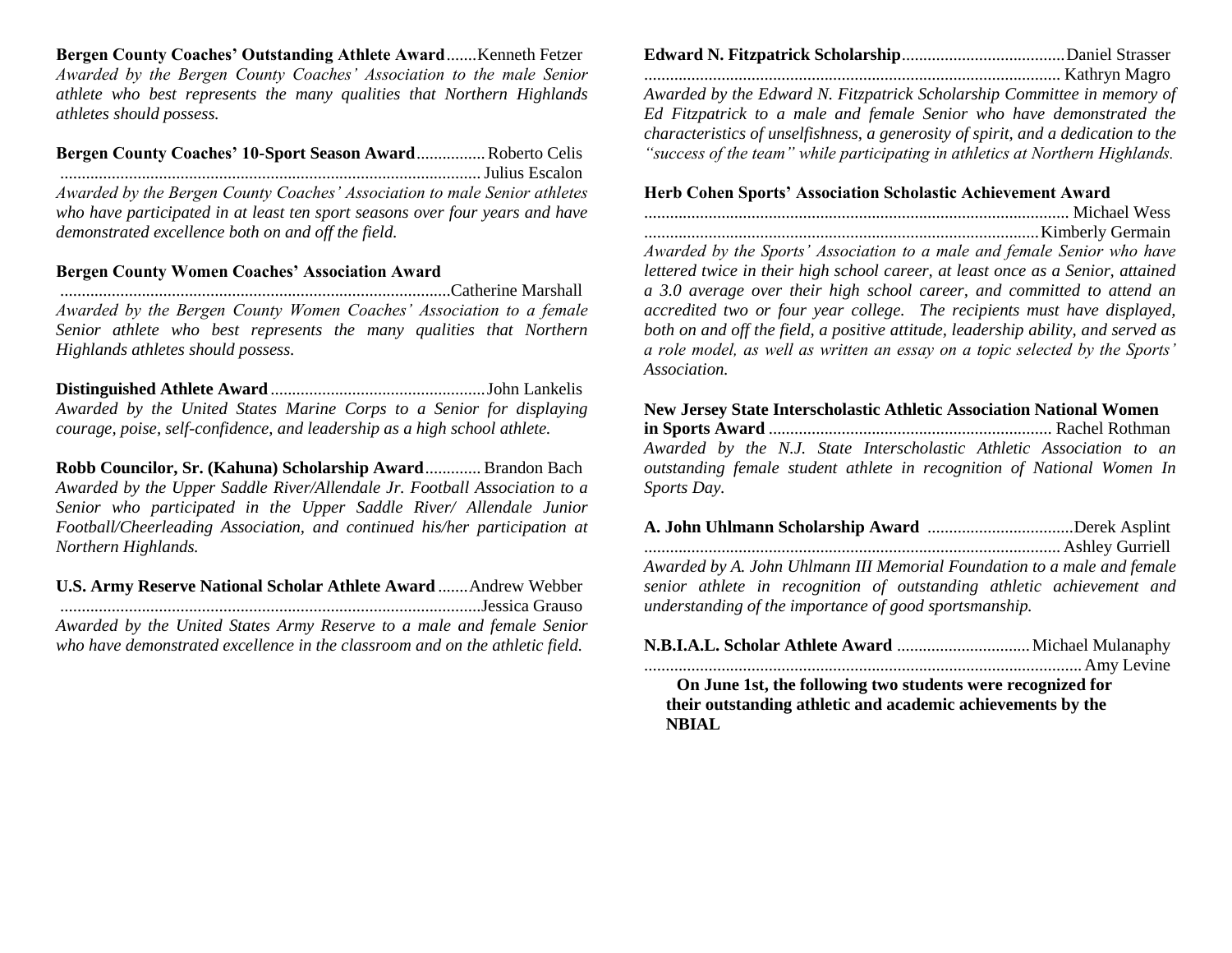*GRADUATES* Shahan A. Achian Christie L. Agnese Gabrielle Aizenberg Christopher James Albes Christian J. Alecci Jessica Lynn Allen Mitchell H.K. Allen Michael Dennis Appleton Derek Thomas Asplint Elizabeth Ramona Atwater Jeanette Aufiero Brandon M. Bach Julia Blair Baker Madeline Whalen Banks Lemor Bar-or Christina Ann Barra Ian Joseph Barrett Leslie Marie Beck Gregory J. Betancourt Christopher Stephen Billeter Juliana Sara Blum Timothy Charles Blute Gregory Peter Borzilleri Kevin Liam Brennan Ian M. Brey Suzanne Nicole Brock Brian Thomas Brotherton Jonathan Christopher Byer Jacqueline Cacace

Michael Anthony Canger Megan Corinne Cannon James Stagg Capozzi Danielle Jean Cardone Michael Timothy Carr Roberto Felipe Celis Frank Cervelli Trishamarie D. Chan Edward H. Charshafian Sohail M. Chaudhry William Gregory Chiaravalle Nahil S. Chohan Stephanie Choo Andrew Coban Michael D. Cochran Matthew B. Cohen Andrew Bernard Collins Christine Elizabeth Collins Francine Carla Collins Ryan Charles Convertini Ryan Mathew Corn Stephan Sarosh Dalal Cory L. Davis Nicole Catherine DeMatteo Kevin James DeNike Jessica Jeanne Del Balzo Caitlin DeLeonardis Brian Thomas Dench Ari B. Deutsch Alexandra Charine DiMeo

Diego A. Diaz Ronnie Dicker Yonnie Dicker Lauren Ashley Dinallo Regina Gabrielle Dizon Matthew Edward Drew Caitlin A. Duffy Cameron McAuley Duffy Amanda Mariel Dugan Christopher J. Edwab Christopher Leif Ericson Michael F. Erwin Julius Reynaldo Escalon Jessica Jane Fake Gregory William Falk James Patrick Farley Katherine D. Fayerweather Andrey Fedorov Kenneth C. Fetzer Kari Blake Finkelstein Evana Fiore Katharine Elizabeth Firkins Talia Fisher Timothy Flateman Benjamin Ethan Flemming Irena Elaine Foxman Eric Oliver Frei II Jessica Nicole Gabbert Kyle William Gardner Robert F. Garofano

Michael James Geary Jesse Michael Gebhardt Keri Lynne Gelotte Kristy Jean Gencarelli Kimberly Brooke Germain Christopher Michael Giblin McKenna A. Gibson Danielle Nicole Gonnelli Ivan Danger Goodman Jessica Elizabeth Grauso Alan Gu Ashley Dawn Gurriell Carolyn Elizabeth Haines Victoria M. Hanke Kelly Ann Hansen Scott David Harris Suvana Hashim Roentgen Hau Mitchell Louis Heineman Gregory Thomas Henny Aaron P. Hess Kristen Leigh Hiza David Addison Holmes Terence J. Houlihan Jessica A. Hubbard Hannah Im Kerianne Inglima Lindsay Elizabeth Jaremko Noella Johnson Spencer Andrew Robal Johnson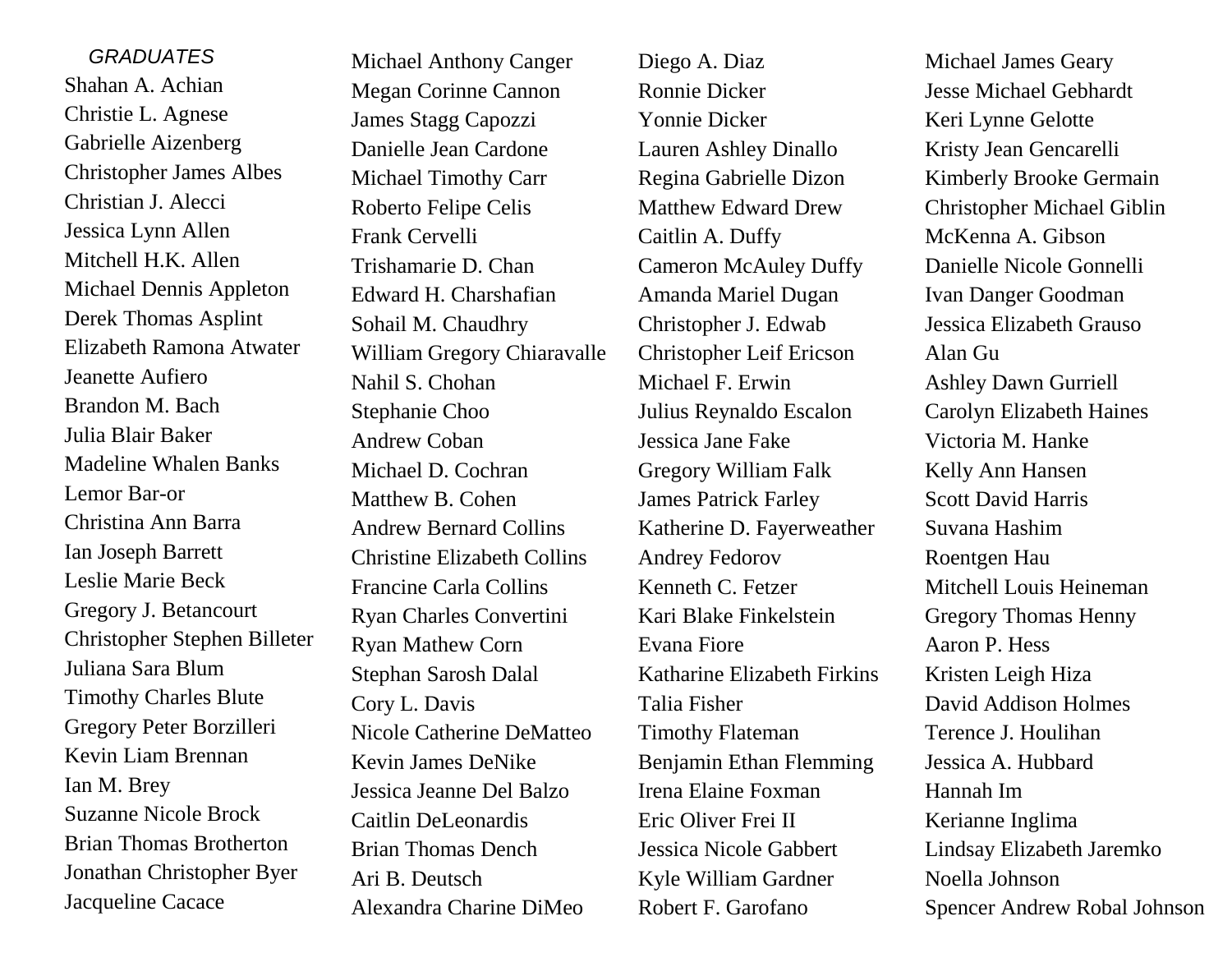Axel Thomas Kaegler Nicole Marie Kahvajian Candice R. Kakar Mallory Brianne Karl Andrew Thomas Karpinecz Lauren Joy Kechejian Meghan Aleta Keller Jacqueline Ann Kelly Zachary Samuel Kelton Evan M. Kempey Benjamin J. Kerr Ethan W. Knechel Kevin James Koch Michael James Koeller Hillary Ann Koskinen Jeffrey Robert Kreismer Meghan Courtney Kyle Sarah Elizabeth La Barr Lisa Lee Lagomarsino John Christopher Lankelis Suzanna Hope Lapi Kevin James Lebo Daniel Lee Amy Irene Levine Eric Jason Levine Allison M. Ling Alexander Lorestani Jason Thompson Ludwig Vanessa Anne Ludwig Meghan Elizabeth Lull

John Lymberis Frank E. Lynch Derek Evan Magesis Kathryn Elizabeth Magro Colleen Rose Maher Jacquelynn Maher-O'Neill Lauren Hilary Malaney Amy Males Ani Manougian Jessica Ann Marr Jaclyn Renee Marsh Catherine Victoria Marshall Jennie Jozefina Marshall Bryan Thomas Marsiglia Anne Marie Martin Christopher Jeffrey Martini Nichole Marie Martino Jonathan Paul Matera Douglas R. Mayone Patrick McCabe Laura Ashwood McDowell Katie Yvonne McVeigh Moira McKibbin Meehan Stephen F. Milone Diana Nicole Morcos Lawrence Jay Morgan Brent A. Morowitz Michael Dolan Mulanaphy Garrett S. Nagtalon Talene Gina Naljian

Ashwin Nariani Elizabeth Lee Nathan Anders Charles Nelson Joseph Richard Nolan Bryant K. Novak Taylor Pace Oppermann Nicole W. Orrico Christopher Butler Osborn Helen Kathleen Otis Natalie Anne Owens Marie Lynne Palmeri Sean Thomas Pantellere Thomas J. Pederson Diana Maria Penque Dana F. Phelps Matthew Ross Pitek Benjamin Hall Polish Zachary Alexander Yuri Pollinger Shannon Delila C. Porfiris Danielle B. Post Anil Prakash Matthew Dominick Pulgrano Zulekha A. Qadeer Ali T. Qari Caroleen W. Quach Iris Rabinovitch Ryan A. Raffel Benjamin J. Ragen Rajesh K. Ramnanan

Kyle John Raschen Jaimie Louise Reid Robert W. Ribar Taylor Lynn Rickenberg Scott A. Roberts James A. Roland Steven M. Rosato Heidi Elizabeth Rosenthal Rachel Heather Rothman Miguel Ruiz Brandon Scott Runyon Matthew Lawrence Rutkowski Craig Neil Rypkema Francine Marie Sabino Marc Casden Savatsky Ian C. Scheffer Kaitlyn Schillizzi Michael Paul Schmitt Timothy Alan Schreur Jennifer Carrie Schultze Allison Leigh Schuman Matthew Lewis Schwartz Peter Bradshaw Seelbinder Jennifer Lee Shafran Katelyn N. Shea Christopher Y. Shimojima Sonnie Anne Sigmund Evan Dawson Smith Pamela June Sobeck Kristine Michelle Sonnenberg